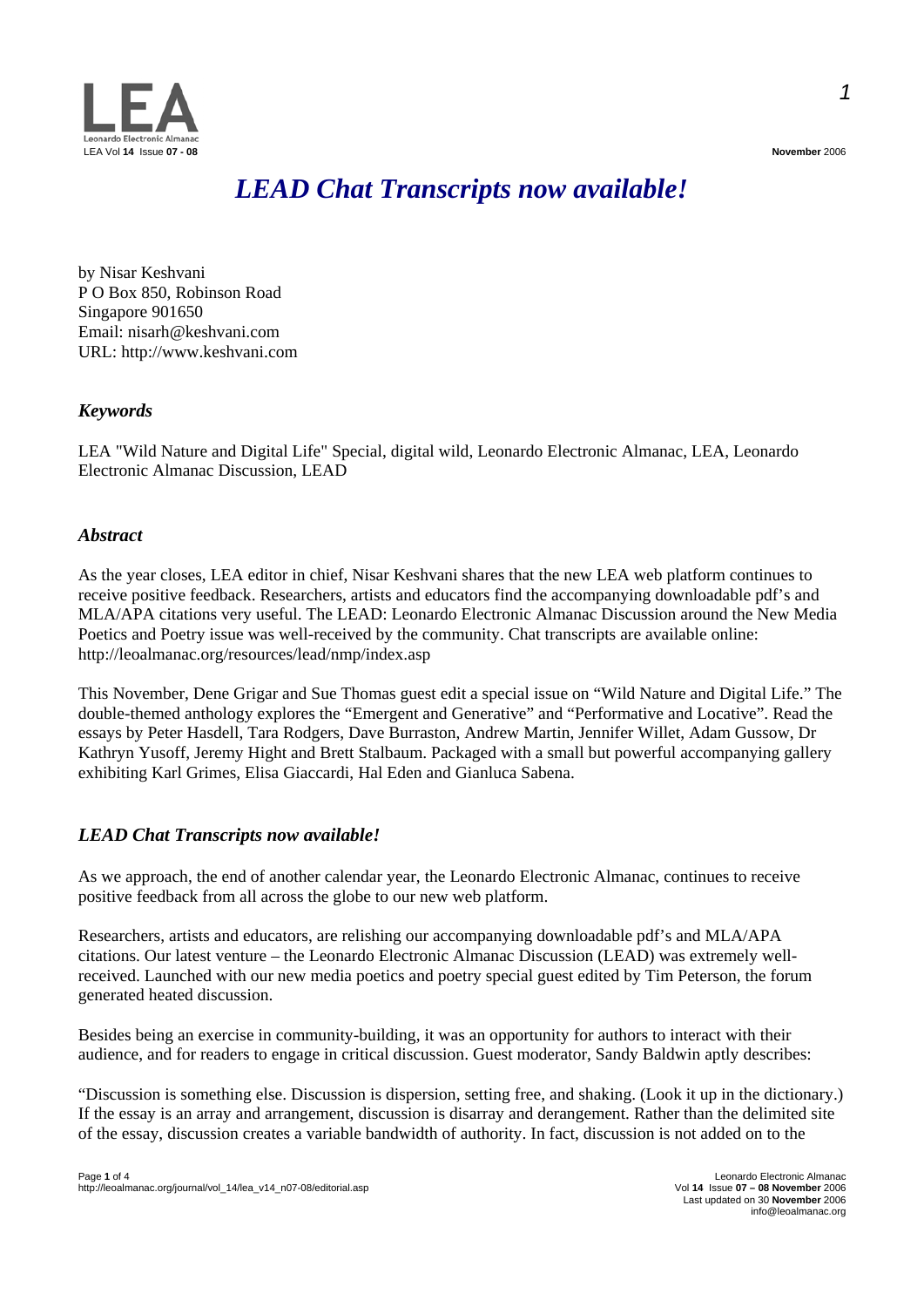*2*



essay but returns to it as extensible experiment. The assemblage of essays plus discussion is always partially written, always partly ready for use and extension. With discussion, the issue is never closed or complete."

If you missed the action, fret not, you can access transcripts of the online chats with John Cayley, Loss Glazier, MEZ, Stephanie Strickland, Manuel Portela and Jason Nelson. Visit our LEAD resources section at: http://leoalmanac.org/resources/lead/nmp/index.asp

This November, Dene Grigar and Sue Thomas guest edit a special issue on "Wild Nature and Digital Life." Yet another, foray into the unknown, it started off with an email exchange with Sue Thomas who had just left trAce. Dene Grigar was quickly roped in, and about 50 submissions later, we present a double-themed anthology for your reading pleasure.

The first wave explores a range of issues relating to the "Emergent and Generative" in nature, the digital, and art. Whilst the second, features essays that are "Performative and Locative" in scope. Read the essays by Peter Hasdell, Tara Rodgers, Dave Burraston, Andrew Martin, Jennifer Willet, Adam Gussow, Dr Kathryn Yusoff, Jeremy Hight and Brett Stalbaum. Packaged with a small but powerful accompanying gallery exhibiting Karl Grimes, Elisa Giaccardi, Hal Eden and Gianluca Sabena.

This issue, Marcus Bastos and Ryan Griffis are our guest moderators. Once again, we have in place:

- A discussion forum to allow readers to engage with our renowned Wild Nature and Digital Life scholars. This forum will become active from 12 December October 2006. Sign up by sending an email to:

leadigitalwild-subscribe@googlegroups.com

- A live online chat with our scholars where you interact, engage and discuss new media thematics with them. Watch this URL: http://leoalmanac.org/journal/Vol 14/lea\_v14\_n07-08/forum.asp for details on the venue, theme and timings of the live chats.

We're planning our 2007 issues, so if you have any essay, gallery or thematic issue proposals, we welcome you to drop a note to: lea@mitpress.mit.edu

Do keep your feedback coming and watch this space for more exciting developments.

Enjoy!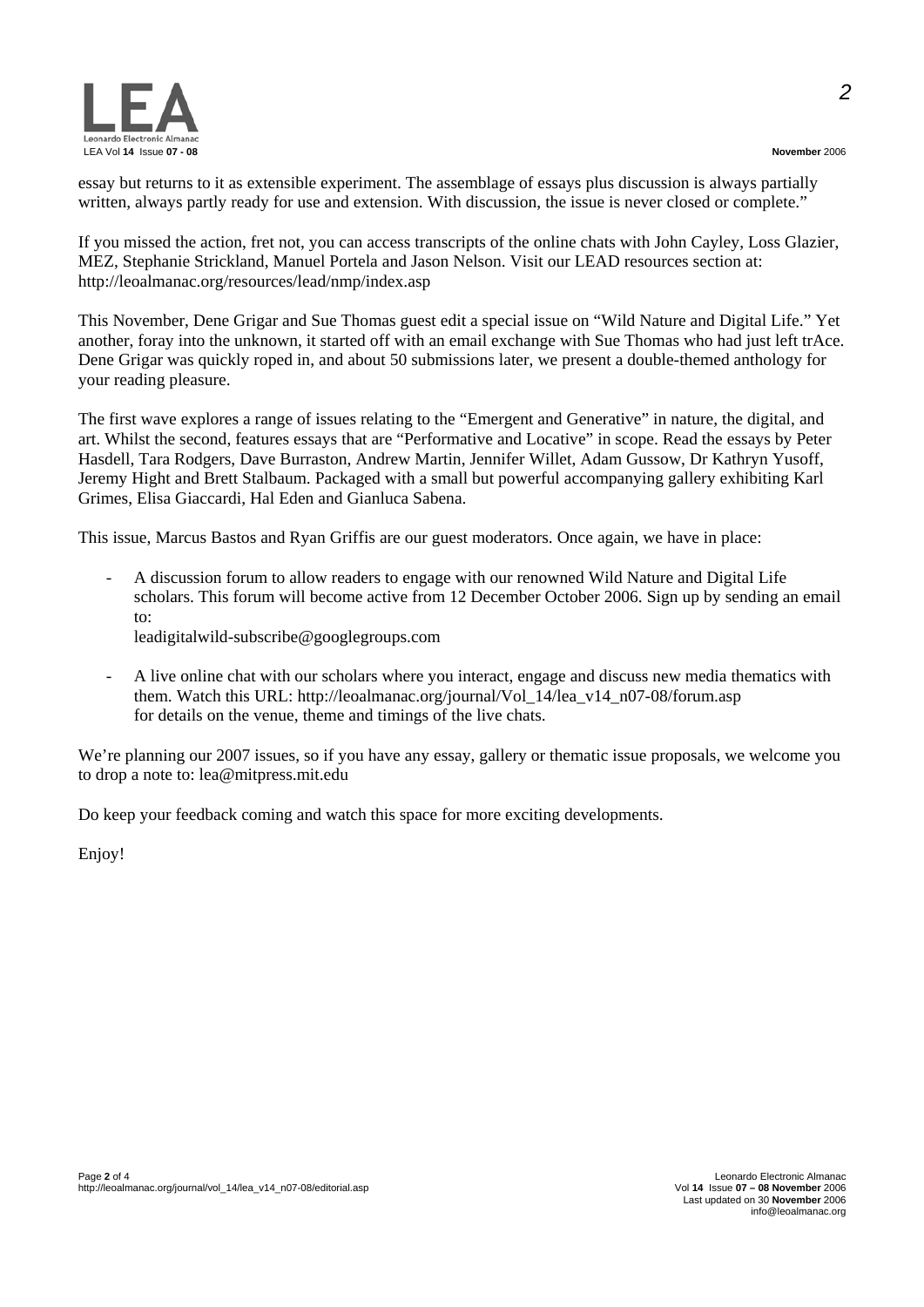

Singaporean Nisar Keshvani is a consultant, Internet journalist, web developer, educator and new media specialist. In the last decade, he has worked across five continents (Asia, Africa, Europe, North America and Australia/Oceania). He is editor-in-chief of the Leonardo Electronic Almanac (http://LEA.mit.edu) and International Co-Editor of fineArt forum (http://www.fineartforum.org) - one of the Internet's longest runing arts publication. He has worked for various international magazines and newspapers since 1993.

Keshvani sits on the board of the Art, Science, Technology Network (ASTN), Leonardo/International Society for the Arts, Sciences & Technology; fineArt forum and on SIGGRAPH's Singapore Chapter Management Committee. He is Program Advisor (Asia Pacific) of the Brisbane Multimedia Art Asia Pacific (MAAP) Festival. Keshvani has extensive experience developing and maintaining websites and was an online journalism educator at Queensland University of Technology, Australia, examining internationalization issues and changing work practices in the online newsroom. He was also Digital Media Lecturer and module leader for Web Design Applications with Ngee Ann Polytechnic's School of Film & Media Studies in Singapore. In 2003 - 2004, Keshvani was on consultancy with the Aga Khan Development Network (a group of international development agencies working in health, education, culture and rural and economic development, primarily in Asia and Africa).

# *Citation reference for this Leonardo Electronic Almanac Essay*

#### *MLA Style*

Keshvani, Nisar. "Editorial: The Emergent and Generative in Nature, the Digital and Art." "Wild Nature and the Digital Life" Special Issue, Leonardo Electronic Almanac Vol 14, No. 7 - 8 (2006). 30 Nov. 2006 <http://leoalmanac.org/journal/vol\_14/lea\_v14\_n07-08/editorial.asp>.

### *APA Style*

Keshvani, N. (Nov. 2006). "Editorial: The Emergent and Generative in Nature, the Digital and Art," "Wild Nature and the Digital Life" Special Issue, Leonardo Electronic Almanac Vol 14, No. 7 – 8 (2006). Retrieved 30 Nov. 2006 from <http://leoalmanac.org/journal/vol\_14/lea\_v14\_n07-08/editorial.asp>.